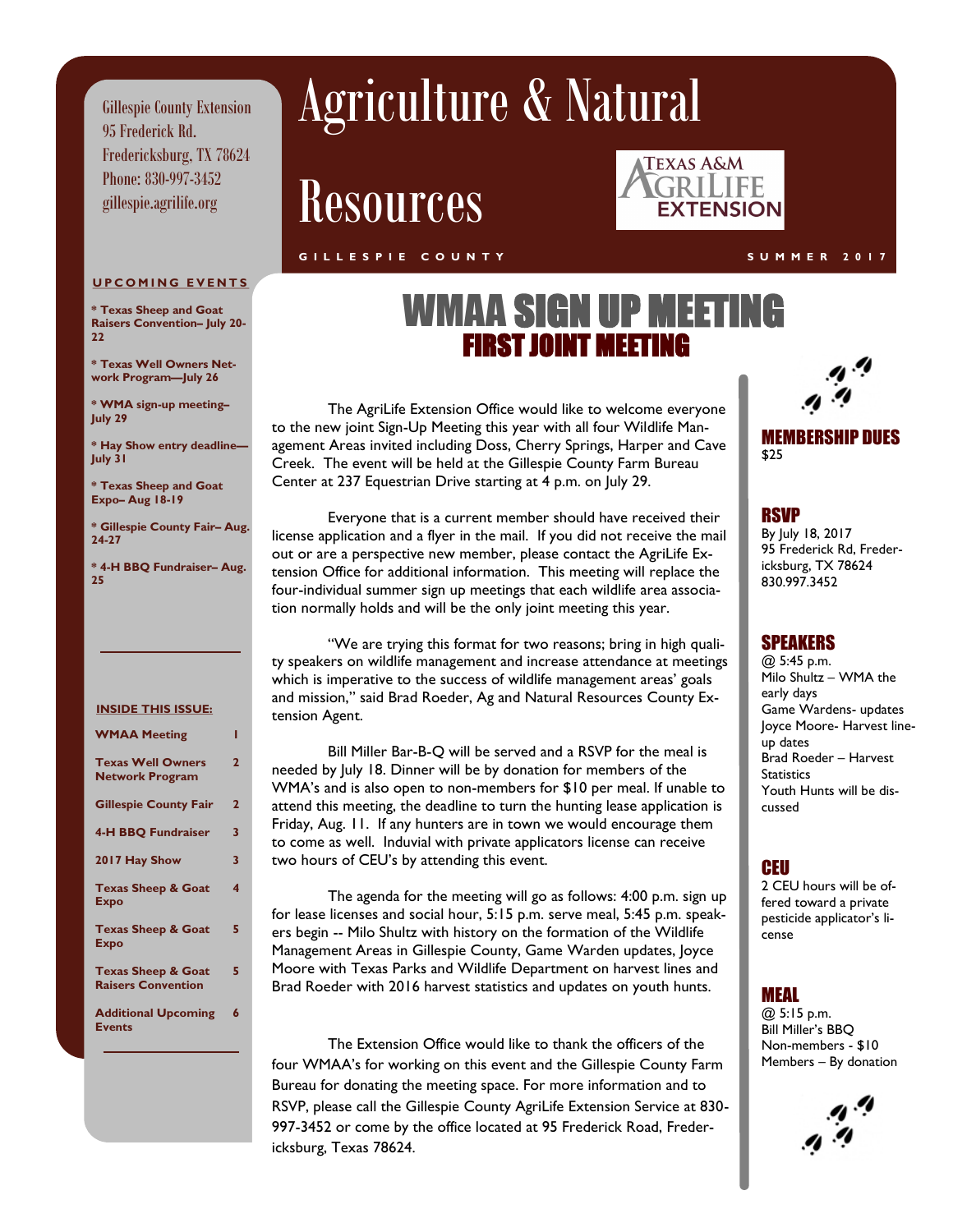#### **P A G E 2**

### **Pre-register for the program at [http://](http://twon.tamu.edu/training/) [training/](http://twon.tamu.edu/training/) or call 979-845- 1467**

#### **Free for all Texas Residents!**



# Texas Well Owners Network Program

The Texas Well Owner Network will host a well water program on Wednesday, July 26 from 1-5 p.m. at the Gillespie County Farm Bureau Center located at 237 Equestrian Drive in Fredericksburg, Texas.

The program is free for all Texas residents and is an educational training opportunity for those who would like more information on

groundwater resources, septic system maintenance water quality and treatment, and well maintenance.

Well owners are more than welcome to bring their well water samples for various testing like E.coli bacteria, nitrate-nitrogen, and total dissolved solids for \$5 per sample.

Sample containers (instructions included) can be picked up at Gillespie and Blanco County Texas A&M AgriLife Extension Offices or at the Hill Country Underground Water Conservation District office.

Samples and payment will be collected at the training on July 26.

For additional information, please call Gillespie County AgriLife Extension office at 830-997- 3452.

# Gillespie County Fair

The 129th Gillespie County Fair will be taking place August 24— 27 at the Gillespie County Fairgrounds.

The fair will open on Thursday, Aug. 24 at 5 p.m. with free admission to the fair grounds according this year's fair catalog.

This year's Gillespie County Fair will include various events and activities over the 4 day course including the carnival, horse racing, musical entertainment, arts & crafts, displays of home products and agriculture, queen's contest, a parade and much more.

Thursday, entries will be taken in the agriculture and home skills departments beginning at 11 a.m. to 6 p.m.

Livestock judging will take place at the Show Barn both Friday and Saturday, Aug. 25-26.

The Hill Country Antique Tractor and Engine Club will be offering demonstrations and displays during the fair.

The Swine Futurity show will start on Saturday, Aug. 26 at 9 a.m. with and entry fee of \$20 and late entry fee (day of show) of \$25 and will begin with gilts followed by barrows.

The 2017 Gillespie County Hay Show exhibits will be set up on Wednesday, Aug. 23 at 9 a.m. at the fair grounds. Entry deadline is July 31 at 5 p.m. All entries and analysis reports can be picked up after 5 p.m. on Aug. 27.

Over the weekend, agriculture and home displays, educational exhibits and much more will be open for those interested at the Exhibition Hall.

The 129th Gillespie County Fair is sponsored by the Gillespie County Fair and Festivals Association. Tickets can be purchased at the gates or ahead of time at [http://](http://www.gillespiefair.net/) [www.gillespiefair.net/.](http://www.gillespiefair.net/)

For more information, visit <http://www.gillespiefair.net/> or see this year's Fair Catalog.





http://www.gillespiefair.net/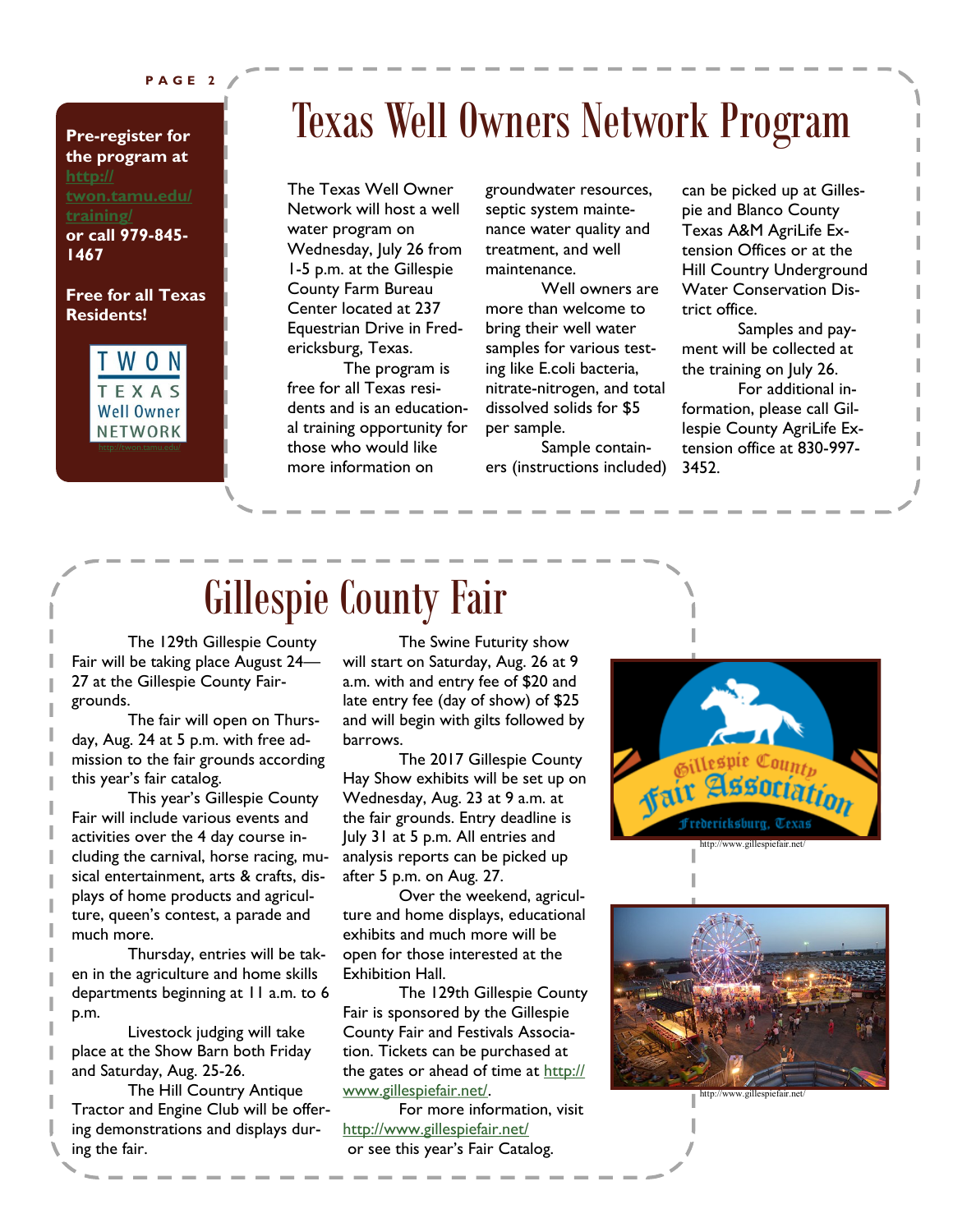# 4-H BBQ Fundraiser—Fair Friday

The Gillespie County 4-H Adult



Leaders Association will be hosting this year's 4- H BBQ Fundraiser following the **Gillespie** County Fair Parade on

Friday, Aug. 25 from 11 a.m. to 1 p.m. or while supplies last.

Bethany Lutheran Church will have a drive-thru available and for eat-in option, Adelsverein Halle at Markplatz.

Meals will be \$10 per plate and will consist of pork barbecue, potato salad, beans, pickles and onions, bread and cookies. Tea and water will also be provided.

During the barbecue, there will be 10-11 prize drawings. Tickets can be purchased for \$5 each or 5 for \$20 and can be picked up at Texas A&M AgriLife Extension Gillespie County office, Lochte Feed and General Store or Itz Electric.

The fundraiser proceeds will go to community service project, college scholarships and projects for the 11 clubs in 4-H. For more information, please call the Gillespie County Extension office at 830-997-3452

# 2017 Gillespie County Hay Show

As producers wrap up the 2017 hay season, remember to save a bale to enter in this year's Gillespie County Hay Show. Entries are limited to hay grown in Gillespie and adjacent counties only. There will be three divisions: Perennial Grasses (Lovegrass, Costal, Kleingrass etc.), Annual Grasses (Haygrazer, Hegari, Oats, etc.) and Legumes (Alfalfa, Sweetclover, Peanut, etc.). The entry deadline at 5 p.m. on July 31, 2017.

Entries need to be tagged as to the type of hay, exhibitor name, address and phone number. Both standard sized round bales and conventional square bales will compete together. An entry consists of a complete bale of hay, which will be returned after the Hay Show results are displayed at the Gillespie County Fair after 5 p.m. on Sunday, Aug. 27.

The Gillespie County Fair and Festivals Association will pay for the first entry of exhibitors for the protein and nitrate analysis in place of prize money. All additional entries will be paid by the exhibitor at \$10

per entry.

Round bale entries must be delivered to Beyer Fertilizer and Feed located at 3446 N. State Highway 16 in Fredericksburg. Square bales will be collected at various locations throughout the county: Allied Ag Services in Stonewall, Behrends Feed and Fertilizer in Luckenbach, and Lochte Feed & General Store in Fredericksburg.

By competing, producers will learn the crude protein value of their hay and receive a nitrates test. This information will be used in determining the value of the product along with ADF and visual appearance of hay and presence of weeds. This is beneficial to producers if they plan to use or sell their hay in the fall and winter months.

The following guidelines will be used in considering the level of nitrates for placing hay: <1% will be acceptable; 1.01% - 1.49 will be penalized; and > 1.50% will be withdrawn from the show. The above guidelines are the recommendations of the Texas A&M University Forage testing lab.

After the fair, hay not picked up by 6 p.m. on Aug. 27 will become

property of the Gillespie County Fair and Festivals Association. The 2017 Gillespie County Hay Show is sponsored by the Gillespie County Fair and Festivals Association and the Texas A&M AgriLife Extension Service Ag & Natural Resource Committee.

For more information regarding the 2017 Gillespie County Hay Show, please contact the Gillespie County Extension Office at 830- 997-3452 or see this year's Gillespie County Fair catalog. Printed rules for the show can be collected at the Texas A&M AgriLife Extension Service Office located at 95 Frederick Road in Fredericksburg, Texas.

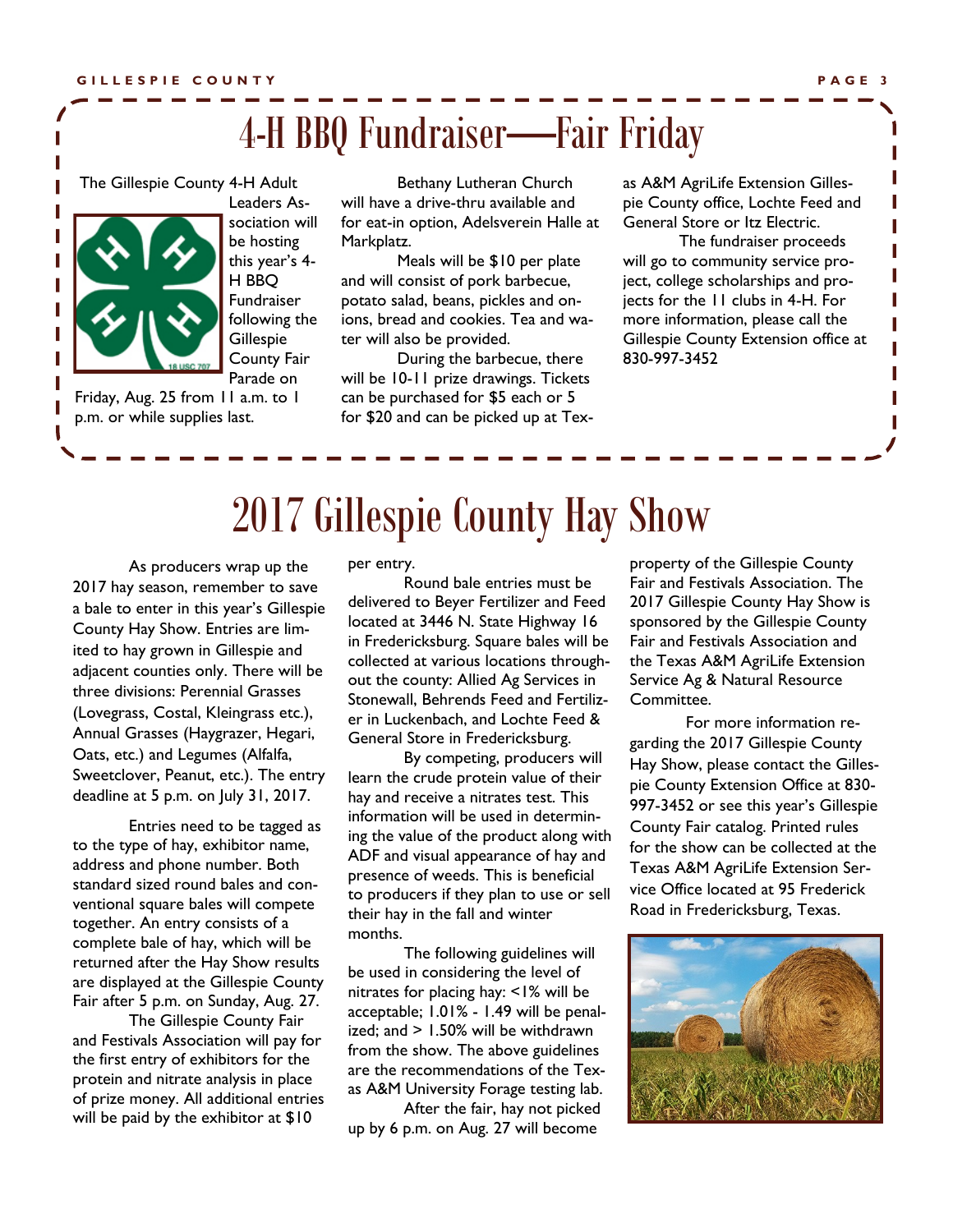

"It will be a full two days, and participants can take part in any or all of both events. We do hope they will take advantage of both programs though, as we have never offered such an opportunity before." - Marvin Ensor



# Texas Sheep & Goat Expo

Sheep and Goat raisers are encouraged to mark their calendars for the upcoming Texas Sheep and Goat Expo that will be held in San Angelo, Texas on Aug. 18 -19.

Event organizers are adamant for those who can, try to make it to this major educational event that will offer plenty of learning opportunities for sheep and goat entrepreneurs.

The first of the two is the yearly Sheep and Goat Field Day conducted by and on the grounds of the Texas A&M AgriLife Research and Extension Center located north of San Angelo.

The field day registration will begin at 8 a.m., followed by the program at 8:30 a.m. and will end with lunch at 11:30 a.m., Aug. 18 at the Texas A&M AgriLife Research and Extension Center north of San Angelo on U.S. Highway 87.

After lunch, the expo will be held on the center grounds and will start at 1 p.m. and will move to San Angelo's 1st Community Federal Credit Union Spur Arena.

August 18 activities will wrap up at 8:30 p.m and August 19 events will go from 8 a.m.– 3 p.m., also located at the Spur Arena.

According to Marvin Ensor, Texas A&M AgriLife Extension Service program leader at San Angelo is the coordinator for both events.

Ensor said the Annual Sheep and Goat Field Day is a long standing tradition of the AgriLife center dating going back to the 1970's.

"Both of these programs will have a lot to offer," Ensor said. "We have moved the center's sheep and goat field day to coincide with the expo. Our thought is for folks to start by first attending the center's field day that tout work being conducted there eat a great lunch on the center ground and them move to the San Angelo fair grounds to take part in the expo."

According to the San Angelo Stock show and Rodeo Texas Sheep and Goat Expo press release, the expo is to be a state level event with demonstrations and hands-on activities following the center's Aug. 18 field day.

There will be a chuck wagon breakfast starting on Aug. 19. Following the breakfast, sessions will include hair

sheep, wool breeds, meat goats and club lamb productions.

Various commercial businesses will display new equipment, products and services on both event days.

"It will be a full two days, and participants can take part in any or all of both events. We do hope they will take advantage of both programs though, as we have never offered such an opportunity before."

Ensor also states that the center's field day will include work being done with sheep and goat guard dogs, brush management and feral hogs while the expo will feature a totally different set of interests.

The registration fee covers participation for either one or both days. There is no fee for those 18 years or younger. Registration can be paid prior to the event or at the door.

" The sheep and goat industry in Texas is now more diverse than its ever been, so instead of targeting just one or two aspects on the local level, we've planned the expo to encompass all the primary production areas in which the industry is headed today."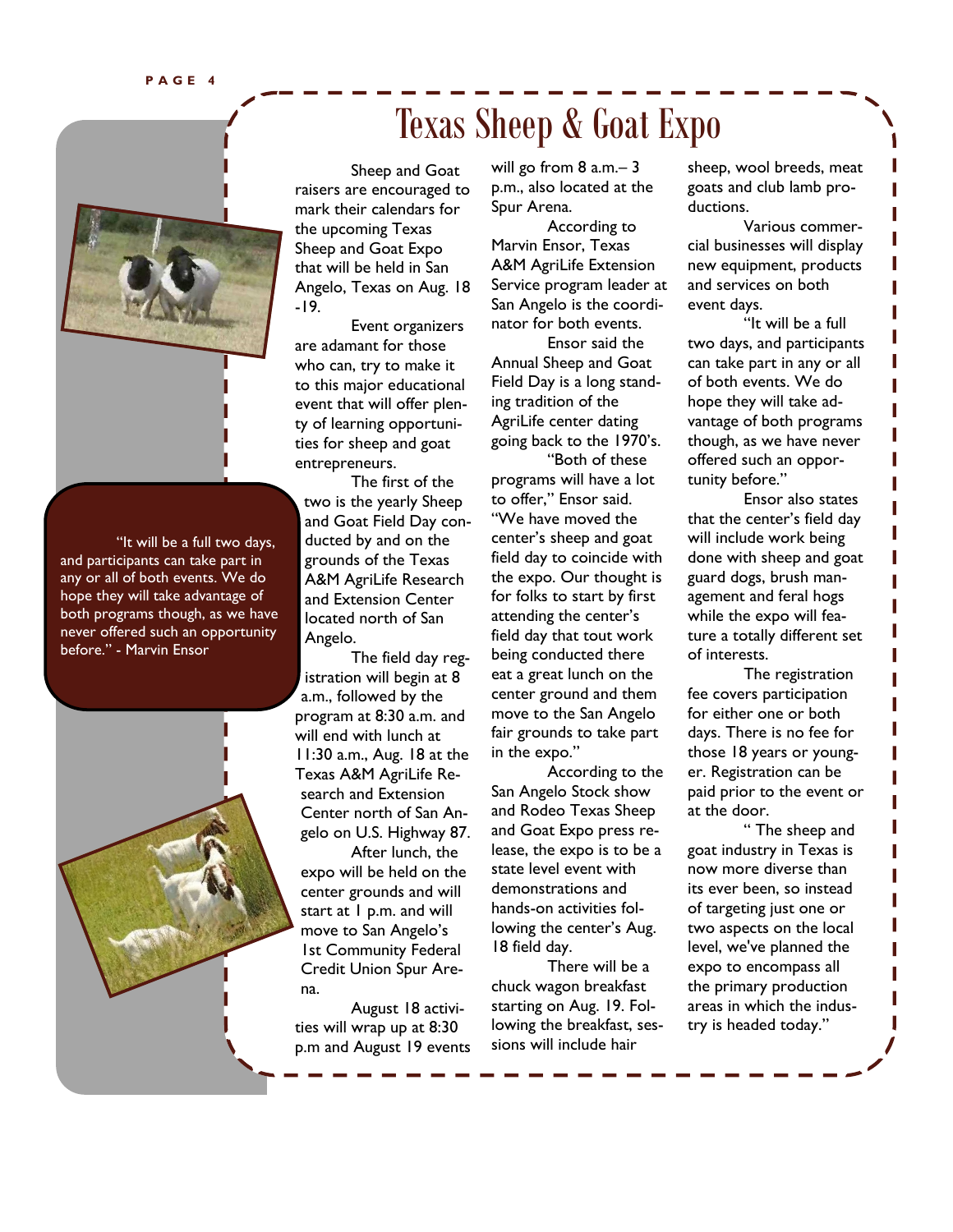# Texas Sheep & Goat Expo Cont...

(Continued from page 4)

The registration fee covers participation for either one or both days. There is no fee for those 18 years or younger. Registration can be paid prior to the event or at the door.

Early registration is by Aug. 15 and is \$40 for adults. Student registration is \$15 per day. Late registration, after Aug. 15, is \$60. "There are other

sheep and goat events and

opportunities across the nation, but this is unique program addresses the Texas area and the southwest par of the United States," said Ensor.

"We have all the different segments covered with educational programs to address the specific needs of the industry. So make plans now and join us as these are the two educational events, back to back, you won't want to miss this year."

The final expo agenda and online registration is available at [http://agrilife.org/](http://agrilife.org/westresults/registration/) [westresults/registration.](http://agrilife.org/westresults/registration/) Contact Marvin Ensor at 325-653-4576, m\_esor@tamu.edu for more information on the Texas Sheep and Goat Expo or contact Walker at 325-653-4576, j-walker@ag.tamu.edu for information on the Sheep and Goat Field day.



**To register visit: [http://agrilife.org/](http://agrilife.org/westresults/registration/) [westresults/](http://agrilife.org/westresults/registration/) [registration](http://agrilife.org/westresults/registration/)**

# 102nd Texas Goat and Sheep Raisers Convention

The Texas Sheep and Goat Raisers' Association would like to extend and invitation to those whom wish to attend the celebration of 102 years in the making. The convention will offer educational opportunities, fellowship and fun for all.

#### Events are as follows: **Thursday, July 20th**

- 12:00 PM- 20th Annual Goat Ropers Golf Tournament at the Schreiner Municipal Golf Course.
- 3:00-5:00 PM- Pre-registration/ pickup in the Board Room in the hotel lobby.
- 5:30-7:00 PM Social in Hotel Lobby

#### **Friday, July 21st**

- 7:00 AM Livestock Damage Management Association Breakfast
- 8:00 AM Registration Continues
	- 9:00-

12:00 TSGRA Committee Meetings

- 12:00 1:30 TSGRA Luncheon and awards presentation Keynote Speaker: Congressman Mike Conaway
- 1:30 3:30 Annual membership meeting and election of officers
- 5:30 PM buses leave for Roeder Ranch
- 6:00 PM BBQ at Roeder Ranch, presentation of the Earwood and Dietert Awards and TSGRA Auction

#### **Saturday, July 22nd**

- 7:00 AM Past President's Breakfast
- 8:00 AM Horseless Goat Roping
- 12:30 4:30 Hill Country Wine Tours- \$145 per person (includes tour, tasting, transportation and snacks) Tour and taste at three of the Hill Country's finest wineries, MUST BE PRE-REGISTERED.
- Family swim party, enjoy the YO Hotel swimming pool, fun and games for the whole family.
- 1:00 4:00 Skeet Shooting Tournament- \$100 per person (Please bring your gun and ammunition) MUST BE PRE-REGISTERED
- 6:00 PM Midnight Dinner and Dancing to the music of Case Hardin

Saturday evening, dinner will be buffet style and will be followed by dancing, award winners announcements, skeet shooting tournament and a raffle drawing.

According to the TSGRA website, babysitters will be available for various events throughout the convention for those who are bringing children. RSVP to 325-655-7388.

Early Bird registration for the full convention is \$195. Friday and Saturday only, \$125 per person. After June 30th, full convention is \$245 and for Friday and Saturday only, \$150 per person.

For more information, a detailed agenda and to register, please visit [http://www.tsgra.com/.](http://www.tsgra.com/)

*"Celebrate 102 years of continued support for the sheep and goat industry."*

*\*\*The information & image provided was collected from the Texas Sheep and Goat Raisers Association website: http://www.tsgra.com/index.php*